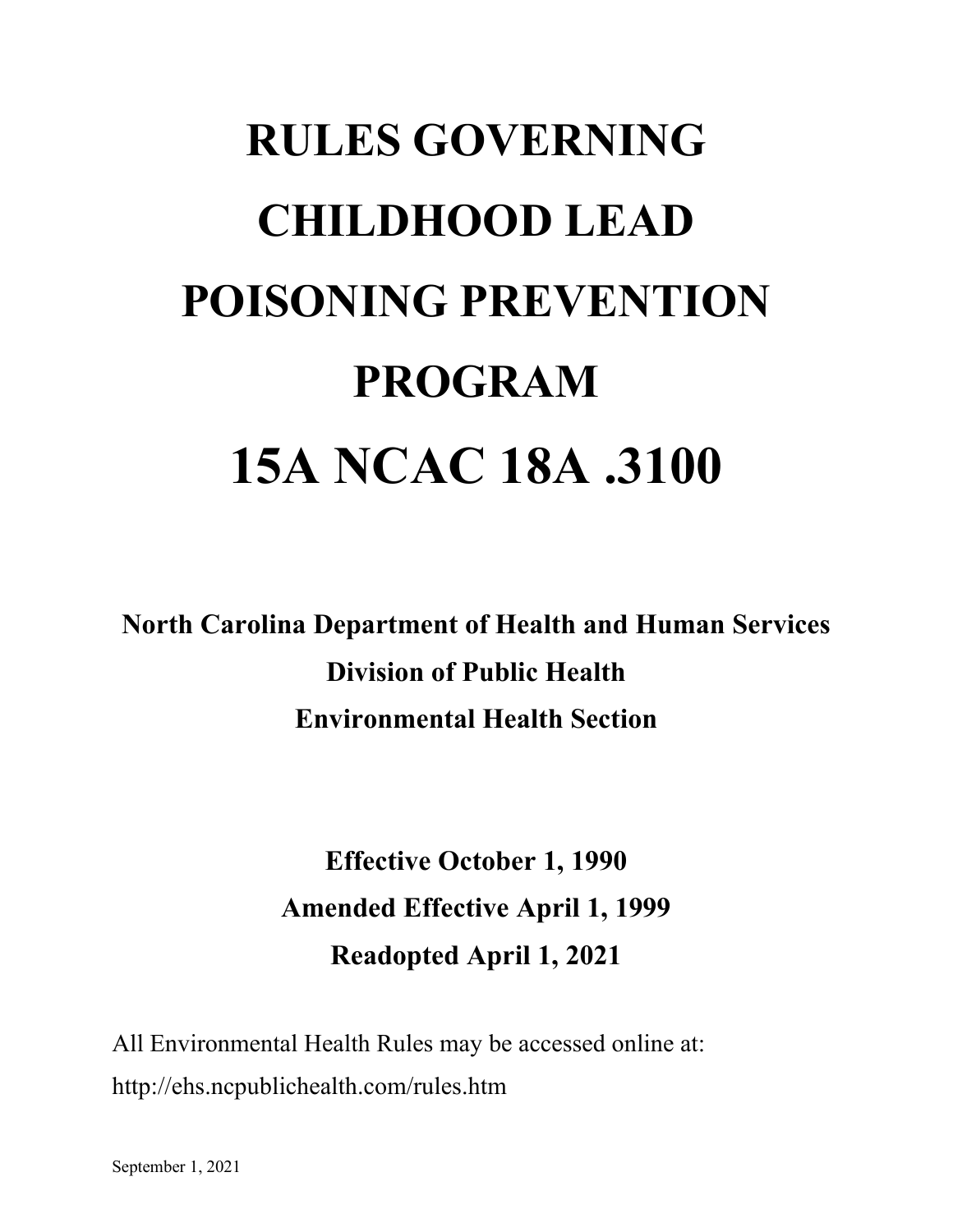### **SECTION .3100 - CHILDHOOD LEAD POISONING PREVENTION PROGRAM**

#### **15A NCAC 18A .3101 DEFINITIONS**

The following definitions shall apply throughout this Section:

- (1) "Child-occupied facility" means as defined at G.S. 130A-131.7(2).
- (2) "Department" means the North Carolina Department of Health and Human Services.
- (3) "High contact areas for children" means areas including sandboxes, gardens, play areas, pet sleeping areas, and areas within three feet of a residential housing unit or child-occupied facility.
- (4) "Residential housing unit" means as defined at G.S. 130A-131.7(16).
- (5) "Safe work practices" are methods used to avoid creating lead-based paint hazards during on-site work that disturbs paint that may contain lead as set forth in the United States Environmental Protection Agency publication "Steps to Lead Safe Renovation, Repair, and Painting," which is hereby incorporated by reference, including any subsequent amendments and editions, and available free of charge at: https://www.epa.gov/sites/production/files/2013-11/documents/steps\_0.pdf.
- (6) "Specialized cleaning" is the use of cleaning protocols that have been shown to be effective in removing lead-contaminated dust as set forth in the United States Department of Housing and Urban Development publication "Guidelines for the Evaluation and Control of Lead-Based Paint Hazards in Housing," which is hereby incorporated by reference, including any subsequent amendments and editions, and available free of charge at: https://www.hud.gov/sites/documents/SECOND\_EDITION\_2012.PDF.
- (7) "Visual inspection" means an on-site assessment by the Department or its agent authorized pursuant to 15A NCAC 01O .0101(4) to determine compliance with the approved remediation plan as set forth in G.S. 130A-131.9C.

*History Note: Authority G.S. 130A-131.5; Eff. October 1, 1990; Transferred and Recodified from 15A NCAC 19I .0101 Eff. August 28, 1991; Transferred and Recodified from 15A NCAC 21E .0401 Eff. February 18, 1992; Amended Eff. August 1, 1996; January 1, 1995; July 1, 1992; Temporary Amendment Eff. November 21, 1997; Amended Eff. April 1, 1999; Readopted Eff. April 1, 2021.*

#### **15A NCAC 18A .3102 PERSISTENT ELEVATED BLOOD LEAD LEVEL**

*History Note: Authority G.S. 130A-131.5; 130A-131.7; 130A-131.8; 130A-131.9A-G; Eff. October 1, 1990;*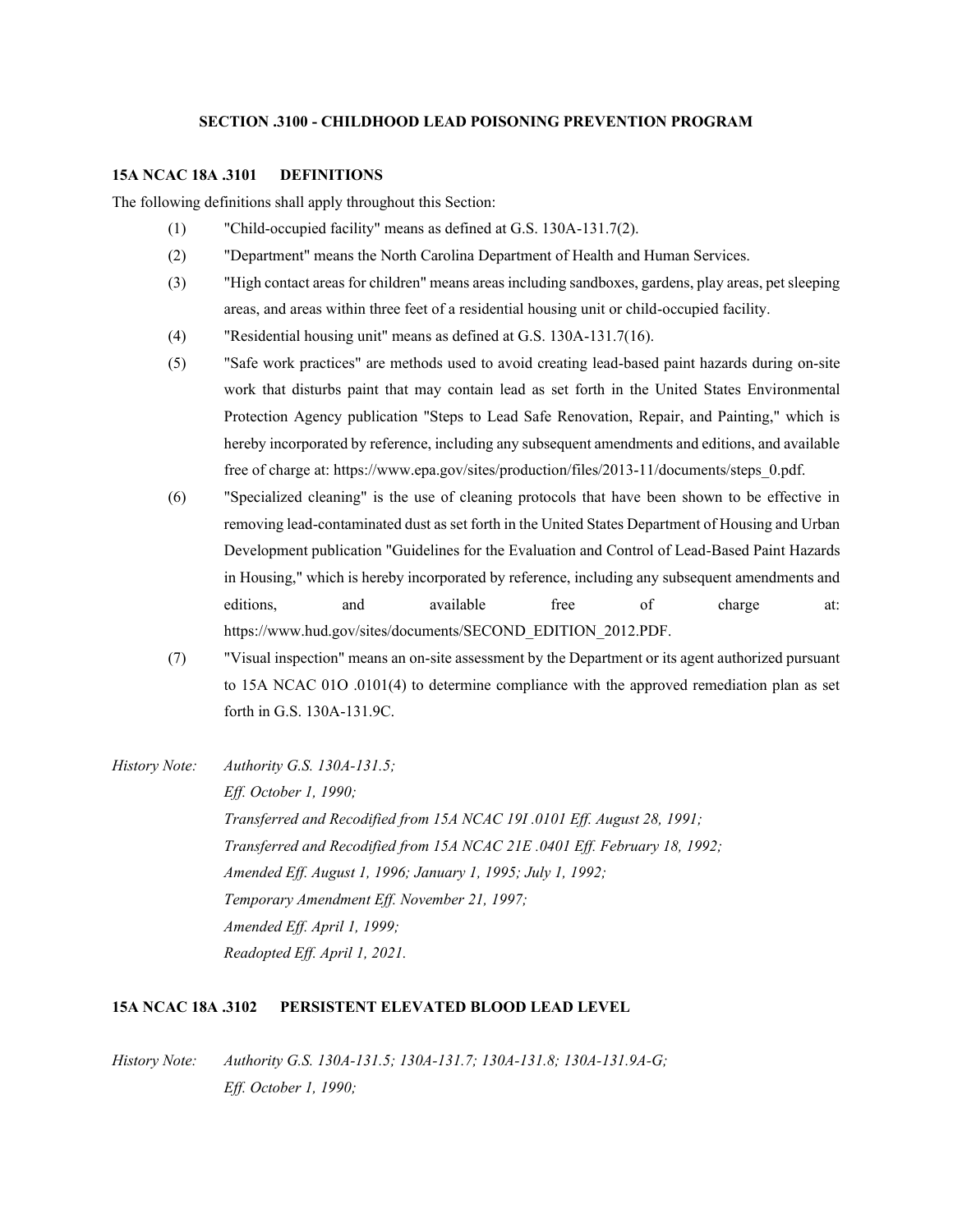*Transferred and Recodified from 15A NCAC 19I .0102 Eff. August 28, 1991; Transferred and Recodified from 15A NCAC 21E .0402 Eff. February 18, 1992; Amended Eff. August 1, 1996; January 1, 1995; Temporary Amendment Eff. November 21, 1997; Amended Eff. April 1, 1999. Expired Eff. August 1, 2019 pursuant to G.S. 150B-21.3A.*

## **15A NCAC 18A .3103 EXAMINATION AND TESTING**

(a) When the Department learns of a lead poisoning hazard in a residential housing unit or a child-occupied facility, the Department shall notify the parents of all children less than six years old who reside in, regularly visit, or attend the unit or facility. The notice shall advise the parents of the adverse health effects of lead exposure and recommend that they have their child examined and tested.

(b) Examination and testing shall be required for all children in a residential housing unit or a child-occupied facility in which a lead poisoning hazard has been identified if any child tested who has resided in, regularly visited, or attended the unit or facility has an elevated blood lead level.

(c) Notification of the need for testing shall be repeated every six months until all lead-based paint hazards have been abated and all other lead poisoning hazards have been remediated.

(d) Children less than six months old are not required to be tested when lead poisoning hazards are identified in a residential housing unit or a child-occupied facility. The Department may require that these children be examined and tested within 30 days after reaching six months of age if they continue to reside in, regularly visit, or attend a unit or facility containing lead poisoning hazards.

*History Note: Authority G.S. 130A-131.5; 130A-131.7; 130A-131.8; 130A-131.9; Eff. October 1, 1990; Transferred and Recodified from 15A NCAC 19I .0103 Eff. August 28, 1991; Transferred and Recodified from 15A NCAC 21E .0403 Eff. February 18, 1992; Amended Eff. August 1, 1996; Temporary Amendment Eff. November 21, 1997; Amended Eff. April 1, 1999; Pursuant to G.S. 150B-21.3A, rule is necessary without substantive public interest Eff. July 20, 2019.*

# **15A NCAC 18A .3104 INVESTIGATION TO IDENTIFY LEAD POISONING HAZARDS**

(a) The Department shall conduct an investigation when it reasonably suspects that a lead poisoning hazard to children exists. Reasonable suspicion of a lead poisoning hazard to children may be based on the presence of the following characteristics: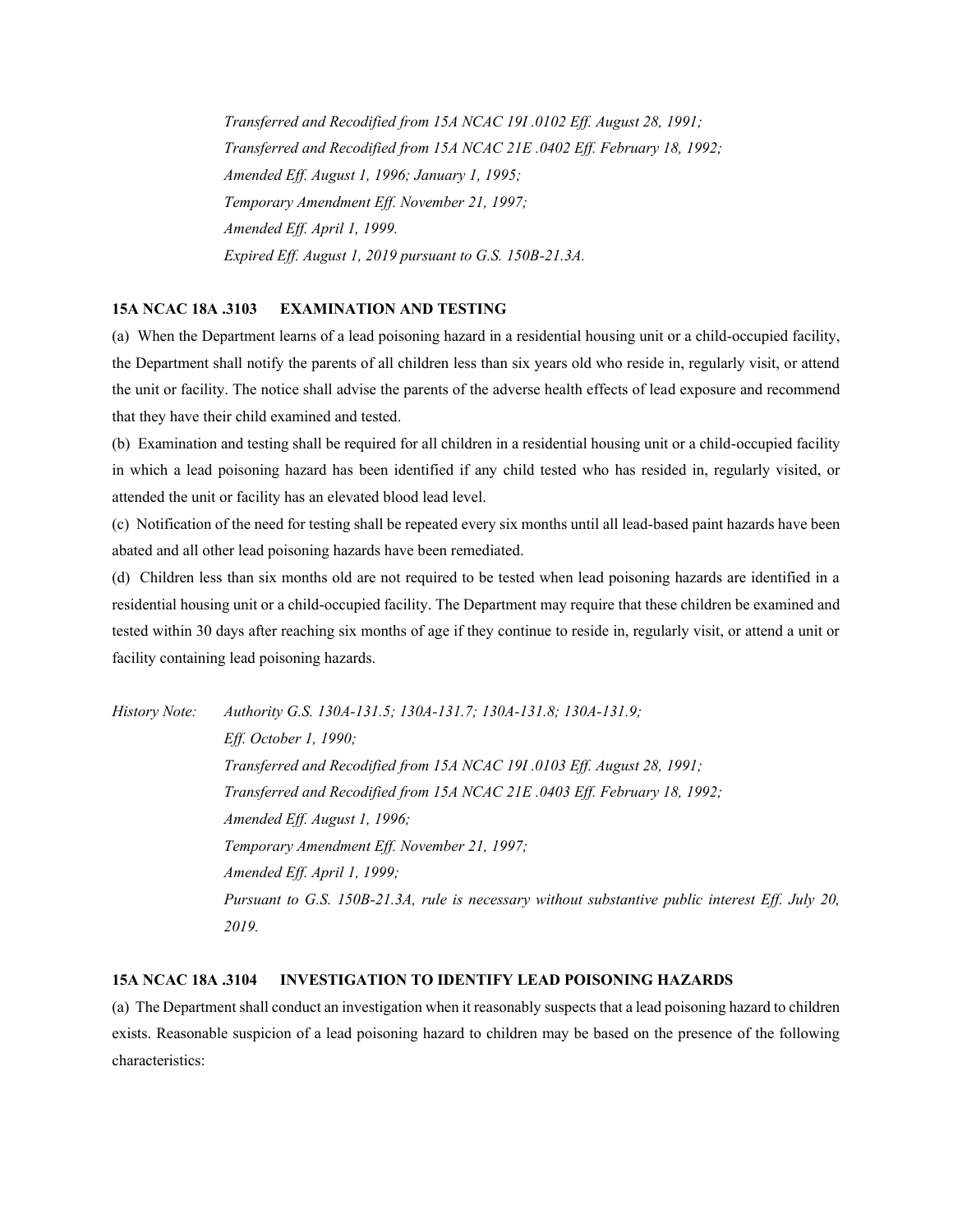- (1) a residential housing unit or a child-occupied facility built before 1950, a unit or facility built before 1978 that contains readily accessible deteriorated paint, or a unit or facility built before 1978 that is undergoing or has undergone renovations or remodeling within the last six months, unless the unit is lead-safe housing or is in compliance with the maintenance standard;
- (2) a child less than six years old residing in, regularly visiting, or attending the unit or facility; and
- (3) a referral by a local, state, or federal public health, environmental protection, or human services official, or building inspector.

(b) Notwithstanding the existence of a certificate of compliance with the maintenance standard, the Department shall investigate a residential housing unit occupied or regularly visited by a child less than six years old who has a persistent elevated blood lead level or confirmed lead poisoning.

(c) The Department may upon request conduct an investigation to identify lead poisoning hazards at a proposed or substitute residential housing unit of a child less than six years old with a persistent elevated blood lead level or confirmed lead poisoning who is seeking alternative housing.

*History Note: Authority G.S. 130A-131.5; 130A-131.7; 130A-131.8; 130A-131.9A; Eff. October 1, 1990; Transferred and Recodified from 15A NCAC 19I .0104 Eff. August 28, 1991; Transferred and Recodified from 15A NCAC 21E .0404 Eff. February 18, 1992; Amended Eff. August 1, 1996; Temporary Amendment Eff. November 21, 1997; Amended Eff. April 1, 1999; Pursuant to G.S. 150B-21.3A, rule is necessary without substantive public interest Eff. July 20, 2019.*

# **15A NCAC 18A .3105 LEAD POISONING HAZARD AND CLEARANCE STANDARD FOR SOIL**

- (a) Bare soil at a residential housing unit or a child-occupied facility is a lead poisoning hazard when:
	- (1) it contains greater than 400 parts per million lead in high contact areas for children; or
	- (2) except as specified in Subparagraph (a)(1) of this Rule, it contains 1200 parts per million lead or greater in other locations at a residential housing unit or a child-occupied facility.

(b) Unless other remediation is determined by the Department to be necessary to protect the public health based on site-specific evidence including soil lead bioavailability, soil lead speciation, soil particle size, land use and condition, or epidemiologic data, all remediation plans pursuant to G.S. 130A-131.9C shall require that bare soil lead concentrations greater than 400 parts per million at a residential housing unit or a child-occupied facility in high contact areas for children or bare soil areas containing 1200 parts per million lead or greater in other locations at a residential housing unit or a child-occupied facility be:

(1) covered with four to six inches of gravel or mulch that shall be maintained and replaced as often as necessary to ensure there is four to six inches of cover;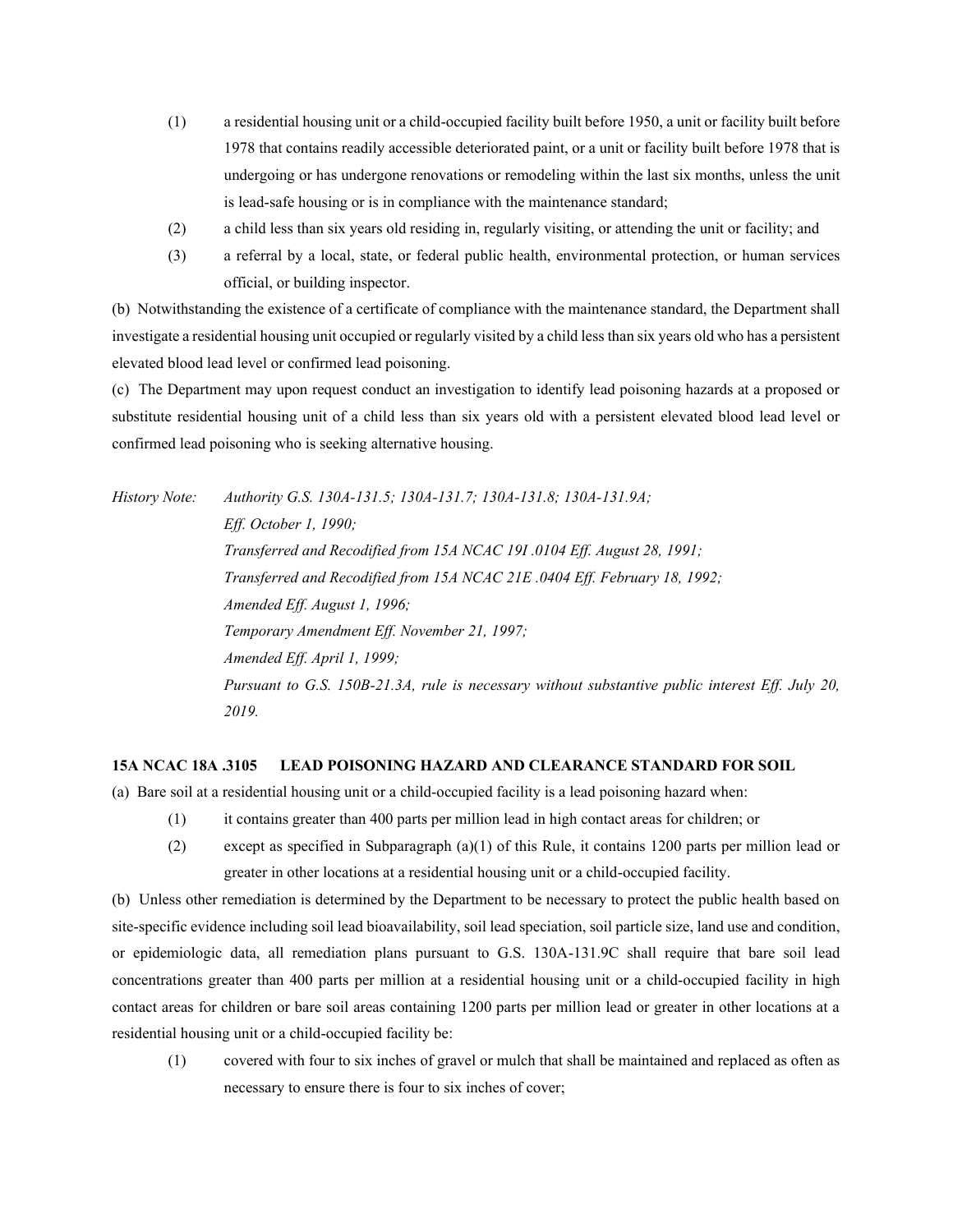- (2) covered with sod or other vegetative cover that shall be maintained and replaced as often as necessary to ensure there is sod or other vegetative cover;
- (3) physically restricted by a permanent barrier;
- (4) removed; or
- (5) paved over with concrete or asphalt.

*History Note: Authority G.S. 130A-131.5; 130A-131.7; Eff. October 1, 1990; Transferred and Recodified from 15A NCAC 19I .0105 Eff. August 28, 1991; Transferred and Recodified from 15A NCAC 21E .0405 Eff. February 18, 1992; Amended Eff. August 1, 1996; January 1, 1995; Temporary Amendment Eff. November 21, 1997; Amended Eff. April 1, 1999; Readopted Eff. April 1, 2021.*

# **15A NCAC 18A .3106 ABATEMENT AND REMEDIATION**

(a) Notwithstanding the existence of a certificate of compliance, the Department may require abatement of lead-based paint hazards and remediation of other lead poisoning hazards identified at a residential housing unit that is occupied or regularly visited by a child less than six years old who has confirmed lead poisoning when:

- (1) a visual inspection reveals that the owner or managing agent has failed to continue to comply with the maintenance standard; or
- (2) the blood lead level of a child with confirmed lead poisoning increases on two consecutive blood tests within a six-month period.

(b) When compliance with the maintenance standard is used to meet remediation requirements, maintenance standard activities must be conducted in accordance with an approved remediation plan in accordance with G.S. 130A-131.9C. The remediation plan must address all lead poisoning hazards identified on interior and exterior surfaces including floors, walls, ceilings, windows, porches, decks, garages, railings, steps, and bare soil.

(c) Abandonment of a residential housing unit or a child-occupied facility is an acceptable method of remediation. A remediation plan of abandonment shall contain a statement that the owner or managing agent agrees to submit a modified remediation plan to the Department at least 14 days before the abandoned unit or facility is reoccupied if the property will be used as a residential housing unit or a child-occupied facility. The lead-based paint hazards must be abated and other lead poisoning hazards must be remediated in accordance with an approved remediation plan. Nothing in this Rule shall be construed as authorizing an owner or managing agent to evict an occupant of a residential housing unit in violation of G.S. 42.

(d) Demolition of a residential housing unit or a child-occupied facility is an acceptable method of remediation. The remediation plan shall indicate containment measures for lead-contaminated dust and soil, and storage and disposal methods for lead-contaminated construction debris. The owner or managing agent must notify the Department and the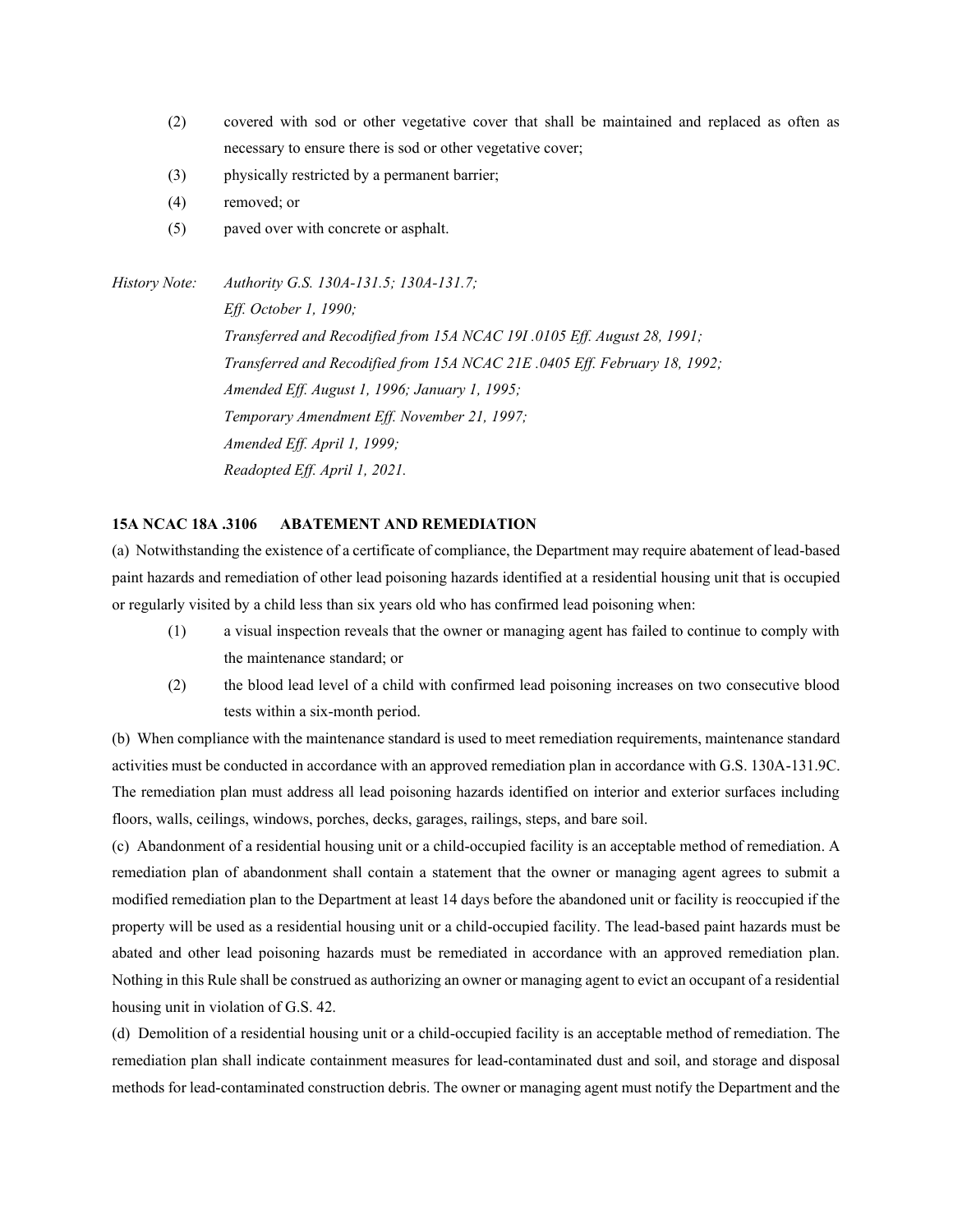occupants of any adjacent unit or facility of the dates of demolition at least three days prior to commencement of demolition.

*History Note: Authority G.S. 130A-131.5; 130A-131.7; 130A-131.8; 130A-131.9A; 130A-131.9B; 130A-131.9C; 130A-131.9D; 130A-131.9E Eff. January 1, 1995; Amended Eff. September 1, 1996; Temporary Amendment Eff. November 21, 1997; Amended Eff. April 1, 1999; Pursuant to G.S. 150B-21.3A, rule is necessary without substantive public interest Eff. July 20, 2019.*

#### **15A NCAC 18A .3107 MAINTENANCE STANDARD**

The following shall apply to property owners and managing agents of pre-1978 residential housing units implementing the maintenance standard set forth in Rule .3106(b) of this Section:

- (1) Property owners and managing agents shall use safe work practices to repair and repaint deteriorated paint on interior surfaces of a residential housing unit and to correct the cause of deterioration, including structural conditions causing water infiltration, interior moisture, and poor paint adhesion. For pre-1950 single family and duplex residential housing units, property owners and managing agents shall repair and repaint both interior and exterior surfaces, including all walls, ceilings, windows, porches, decks, garages, railings, and steps, and shall correct the causes of deterioration. In addition, for pre-1950 single family and duplex residential housing units, property owners and managing agents shall establish and maintain a sod or other vegetative cover in areas of bare soil within three feet of the residential housing unit.
- (2) Property owners and managing agents shall conduct specialized cleaning on interior horizontal surfaces to remove dust that may contain lead.
- (3) Property owners and managing agents shall correct conditions in which painted surfaces are rubbing, binding, or being damaged to protect the integrity of the paint and to prevent the generation of lead dust.
- (4) Subject to the occupant's approval, property owners and managing agents shall steam shampoo carpets or use other specialized cleaning methods to remove dust that may contain lead.
- (5) Property owners and managing agents shall provide interior horizontal surfaces that are smooth, non-absorbent, and easy to clean by recoating deteriorated hardwood floors with a durable coating, replacing or recovering worn-out linoleum floors, making interior windowsills smooth and cleanable, capping window troughs with vinyl or aluminum coil stock, and providing drainage from storm window frames.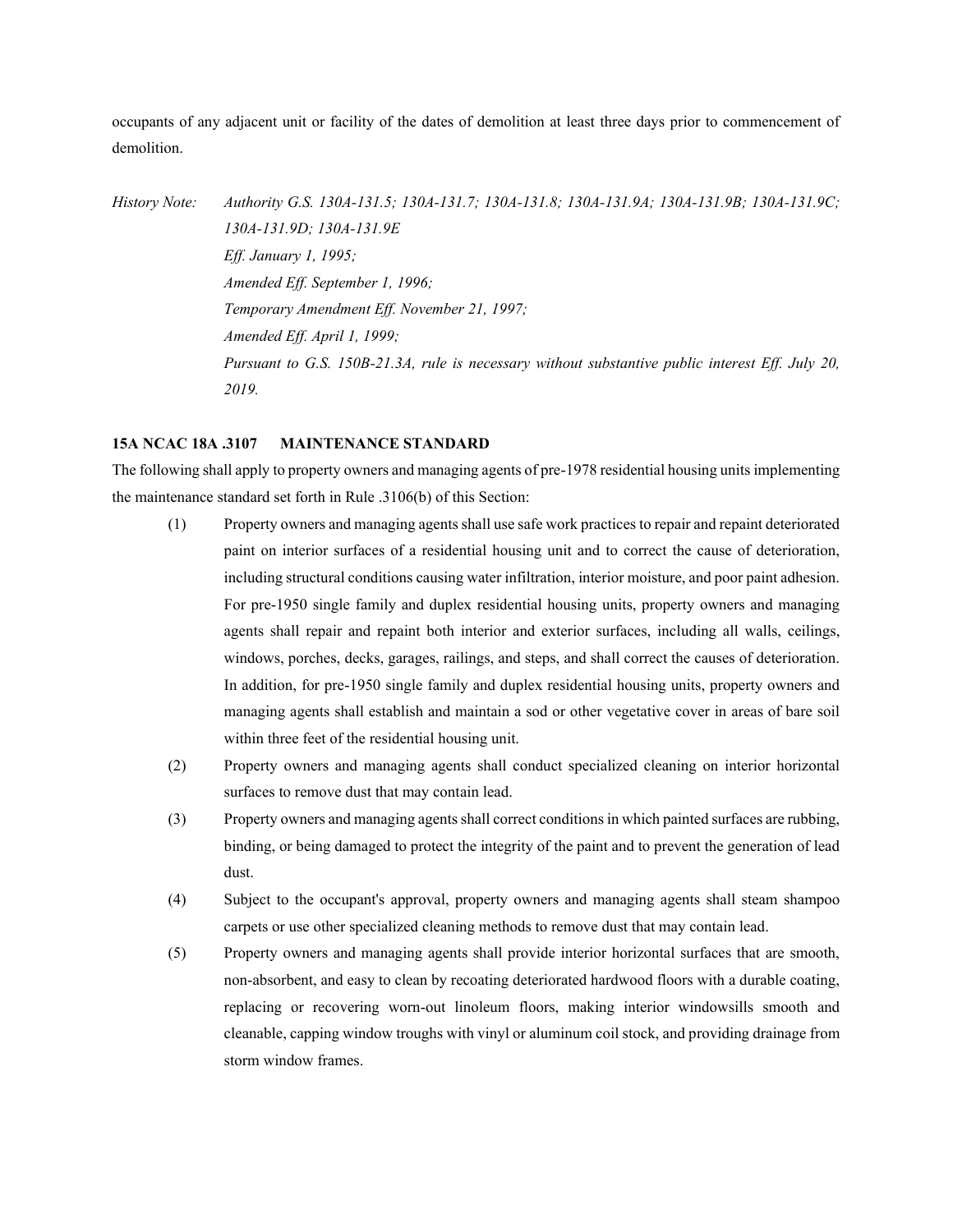(6) Property owners and managing agents shall provide occupants with the Environmental Protection Agency-developed pamphlets "Protect Your Family from Lead in Your Home," which is hereby incorporated by reference, including any subsequent amendments and editions, and available free of charge at: https://www.epa.gov/lead/protect-your-family-lead-your-home-english and "Renovate Right: Important Lead Hazard Information for Families, Child Care Providers, and Schools," which is hereby incorporated by reference, including any subsequent amendments and editions, and available free of charge at: https://www.epa.gov/lead/renovate-right-important-lead-hazardinformation-families-child-care-providers-and-schools-0, summaries of any reports prepared pursuant to G.S. 130A-131.9A on lead-based paint hazards at the property, and copies of previous certificates of compliance issued.

*History Note: Authority G.S. 130A-131.5; Temporary Adoption Eff. November 21, 1997; Eff. April 1, 1999; Readopted Eff. April 1, 2021.*

#### **15A NCAC 18A .3108 APPLICATION AND ISSUANCE OF CERTIFICATE OF COMPLIANCE**

(a) Written application for a certificate of compliance shall be made by an owner or managing agent on a form developed by the Department and shall include a copy of the tax record or other documentation indicating the date of construction of the residential housing unit.

(b) To obtain a certificate of compliance with the maintenance standard, an owner or managing agent shall comply with the provisions of G.S. 130A-131.7 and these Rules.

(c) Proof of compliance shall include:

- (1) a sworn statement by the owner or managing agent that either he has complied with all provisions of the maintenance standard or a sworn statement that no child less than six years old has resided in or regularly visited the unit for the past year;
- (2) a signed statement by the occupants, if any, acknowledging that information was provided as required under G.S. 130A-131.7 and these Rules;
- (3) a written summary of the visual inspection conducted by a certified lead inspector or a certified lead risk assessor; and
- (4) measurements of at least two composite dust samples, one each from floors and either interior window sills or window troughs, indicating the absence of dust that constitutes a lead poisoning hazard. Each composite sample must contain no more than four subsamples including a bedroom, a playroom, a den, and a kitchen. All samples must be analyzed by a laboratory recognized by the Department and the U.S. Environmental Protection Agency pursuant to section 405(b) of the Toxic Substances Control Act as being capable of performing analyses for lead in paint, dust, and soil.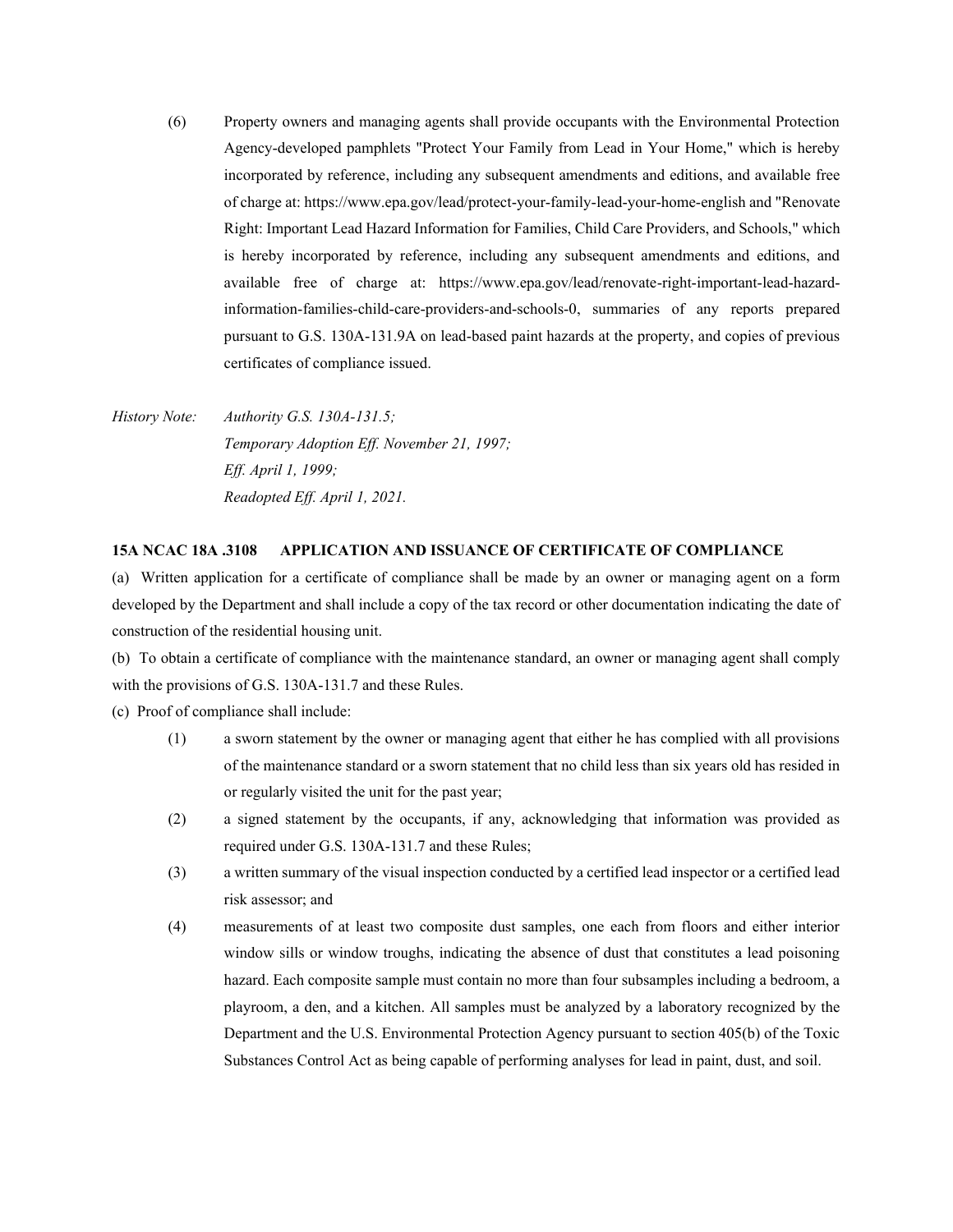(d) For multi-family residential housing units consisting of five or more units in a single property, visual inspections and laboratory measurements are only required for a statistical sampling of the units as specified for risk assessments of similar dwellings by the U.S. Department of Housing and Urban Development in Chapter 5 of the Guidelines for the Evaluation and Control of Lead-Based Paint Hazards in Housing and any updates and revisions. Any such sampling protocol shall focus on the units most likely to contain lead-based paint hazards and units where children less than six years old reside or regularly visit.

(e) For annual renewal of the certificate of compliance, periodic surveillance may be conducted by an owner or a managing agent who has a good compliance record, with no outstanding violations of these Rules, in lieu of a visual inspection so long as the written summary of a visual inspection conducted by a certified lead inspector or a certified lead risk assessor is provided at least once every three years. Periodic surveillance shall include a written report and composite dust sampling measurements as described in 15A NCAC 18A .3108(c)(4).

(f) The Department shall issue a certificate of compliance within 30 days after receipt of proof of compliance unless the residential housing unit has been designated for on-site monitoring by the Department. If the residential housing unit has been selected for on-site monitoring, the certificate of compliance shall be issued within 30 days after the Department has verified compliance with G.S. 130A-131.7 and these Rules by a visual inspection. The visual inspection shall occur within 30 days after receipt of the application for a certificate of compliance.

(g) The certificate of compliance shall be signed, dated, and issued by the Department. The certificate shall state the date of issue, the date of expiration, and the address of the residential housing unit.

(h) The certificate of compliance shall expire one year from the date of its issuance.

(i) The owner or managing agent shall notify the Department and the occupants of a residential housing unit three days prior to commencing maintenance, renovation, or remodeling activities that occur after a certificate of compliance is issued but before the certificate expires. Such activities shall be performed using safe work practices.

(j) The Department shall notify the occupants at the time a certificate of compliance is issued or reissued. Such notification shall include an educational pamphlet describing the maintenance standard and the effects of compliance on the owner and the lead poisoning hazard information package described in these Rules.

*History Note: Authority G.S. 130A-131.5; 130A-131.7; 130A-131.8; 130A-131.9A-G; Temporary Adoption Eff. November 21, 1997; Eff. April 1, 1999; Pursuant to G.S. 150B-21.3A, rule is necessary without substantive public interest Eff. July 20, 2019.*

#### **15A NCAC 18A .3109 REVOCATION AND DENIAL OF CERTIFICATE OF COMPLIANCE**

(a) The Department may deny or revoke a certificate of compliance when:

(1) the Department finds failure or refusal to comply or maintain compliance with G.S. 130A-131.7 or these Rules;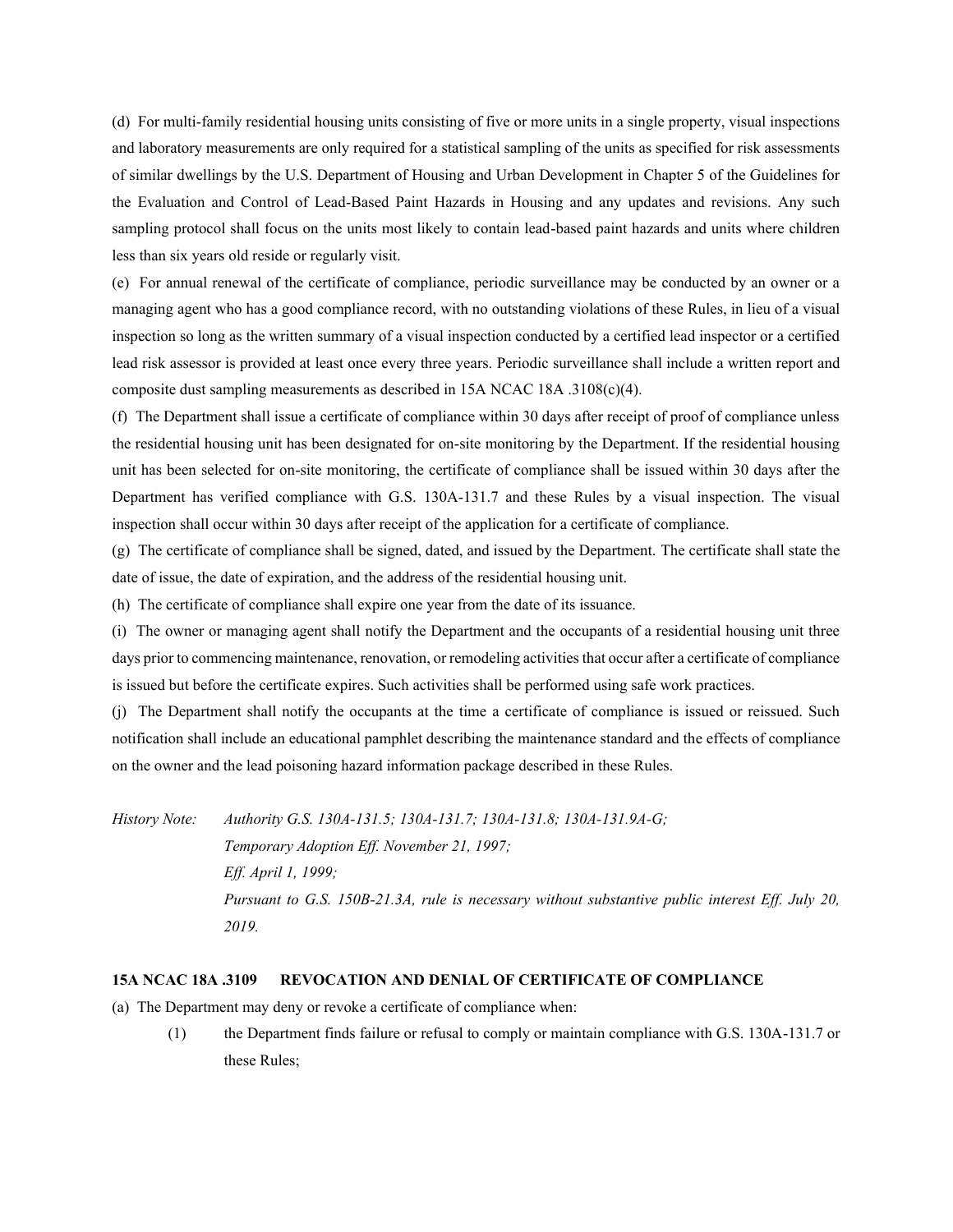- (2) the Department finds that the information submitted by the owner or managing agent is incomplete or falsified; or
- (3) the Department is denied entry by the owner or managing agent to conduct a visual inspection.

(b) The Department shall give notice of denial or revocation to the owner or managing agent within 30 days after receipt of the application for a certificate of compliance, or within 30 days after the Department was denied entry by the owner or managing agent to conduct a visual inspection, or within 30 days after the Department finds that the owner or managing agent failed to comply or maintain compliance with the provisions of G.S. 130A-131.7 or these Rules.

(c) The notice of denial or revocation of a certificate of compliance shall be in writing and shall set forth the grounds for the denial or revocation.

(d) The notice of denial or revocation shall indicate that the owner or managing agent has the right to appeal the denial or revocation in accordance with G.S. 130A-24(a1).

(e) The notice of denial or revocation shall be delivered personally or mailed by registered or certified mail return receipt requested.

*History Note: Authority G.S. 130A-131.5; 130A-131.7; 130A-131.8; 130A-131.9A-G; Temporary Adoption Eff. November 21, 1997; Eff. April 1, 1999; Pursuant to G.S. 150B-21.3A, rule is necessary without substantive public interest Eff. July 20, 2019.*

# **15A NCAC 18A .3110 MONITORING**

(a) The Department shall monitor the validity of information submitted by owners who seek certificates of compliance with the maintenance standard.

(b) Monitoring activities shall include a review of application materials submitted and may include on-site compliance monitoring to verify the accuracy and adequacy of the information provided.

(c) The Department shall design and implement a plan to conduct visual inspections of up to 50% of the residential housing units for which applications are submitted for certificates of compliance with the maintenance standard.

(d) For residential housing units subject to abatement and remediation requirements in which children less than six years of age have resided in or regularly visited within the past year, the Department shall conduct visual inspections and residual lead dust monitoring to verify continued compliance with the maintenance standard annually and at any other time the Department deems necessary to carry out the provisions of G.S. 130A-131.7 or these Rules.

*History Note: Authority G.S. 130A-131.5; 130A-131.7; 130A-131.8; 130A-131.9A-G; Temporary Adoption Eff. November 21, 1997; Eff. April 1, 1999;*